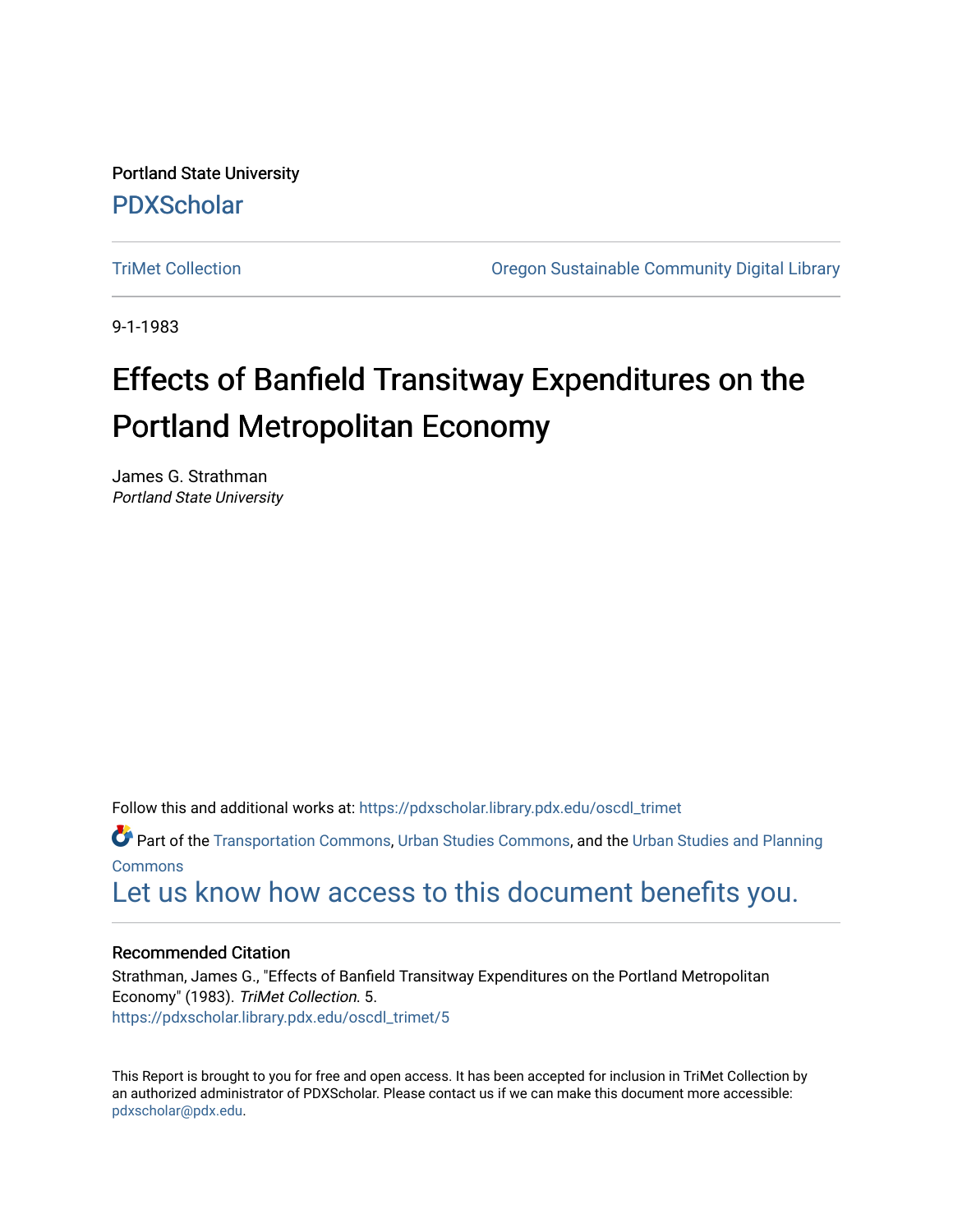

## EFFECTS OF BANFIELD TRANSITWAY EXPENDITURES ON THE PORTLAND METROPOLITAN ECONOMY

Prepared for

Tri-County Metropolitan Transportation District (Tri-Met)

September, 1983

Center for Urban Studies Portland State University

Dr. James G. Strathman Principal Investigator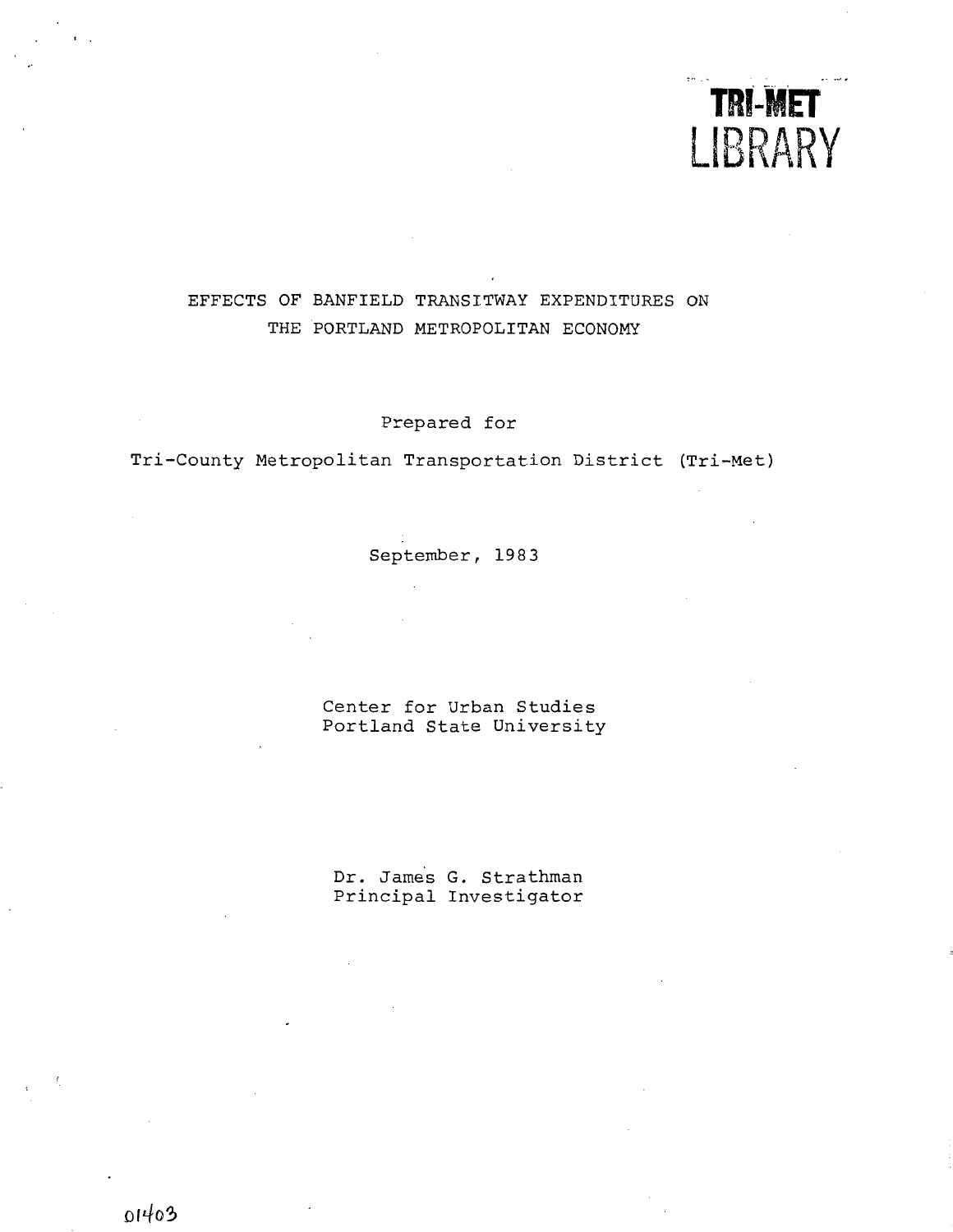### EFFECTS OF BANFIELD TRANSITWAY EXPENDITURES ON THE PORTLAND METROPOLITAN ECONOMY

An assessment of the construction related economic repercussions of the Banfield Transitway Project was performed. The effects of the project were derived using a 24-sector input-output model of the four county Portland SMSA economy. The input-output methodology is frequently employed for the purpose of impact assessment because it provides exceptionally detailed estimates of interindustry activity, employment and income that result from project-related expenditures.<sup>1</sup> The primary data and background information needed to perform this analysis were provided by the Banfield LRT Project office.

The major findings of this study include:

- Approximately 80 percent of the expenditures budgeted for the project will be made within the metropolitan area. Gross local outlays equaling \$236 million were estimated.
- The direct local expenditures will generate a total of \$385 million in direct, indirect and induced metropolitan production.
- The project will generate a direct increase in employment of 2,370 person-years. Total direct, indirect and induced employment increases are estimated to be 10,600 person-years.

TRI-MET

1 IRRARY

A direct, indirect and induced wage and salary income increase of \$195 million in the metropolitan area is projected.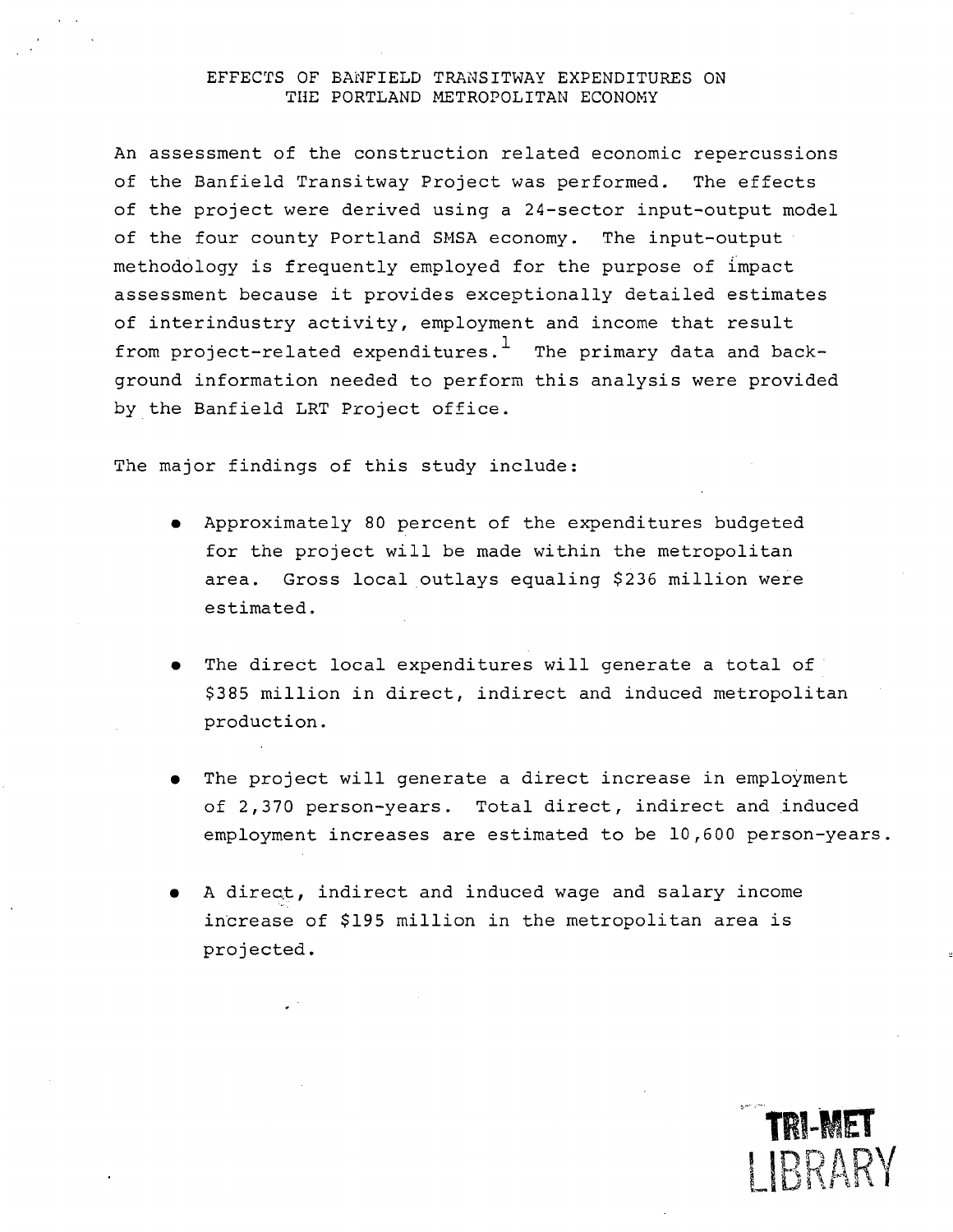#### BACKGROUND

The Banfield Transitway Project was designed to accommodate the growing demands placed on the East Portland/East Multnomah County transportation system.<sup>2</sup> The project consists of a 14.9 mile light rail transit system connecting downtown Portland and the City of Gresham, and improvement along a 4.3 mile segment of the Banfield Freeway. Of the approximate \$300 million budgeted for this project, one third will be devoted to freeway improvements, with the remainder devoted to the construction of the light rail system. The project was initiated in April, 1982 and is expected to be completed by mid 1986. Project planners project that in 1990 some 42,000 passengers will be carried daily on the light rail system.

#### ECONOMIC IMPACT OF PROJECT EXPENDITURES

An input-output model functions as a demand-driven interindustry accounting system, providing very disaggregated production, employment and income projections resulting from an initiating direct economic change. In this study the direct stimulus is defined to be the budgeted expenditures that will be made in the course of completing the Transitway project.

In satisfying the direct demands for goods and services required for the project, local producers must purchase additional inputs to produce their own products. The producers of these inputs, in turn, place similar demands on their suppliers. These secondary rounds of interindustry activity provide an added stimulus to the local economy, called indirect effects.

In addition to the secondary rounds of economic activity associated with the direct demands, an induced change in local production related to household spending may be estimated. This effect is attributable to the increase in consumption by a labor force employed to produce the goods and services needed to satisfy the direct and indirect requirements.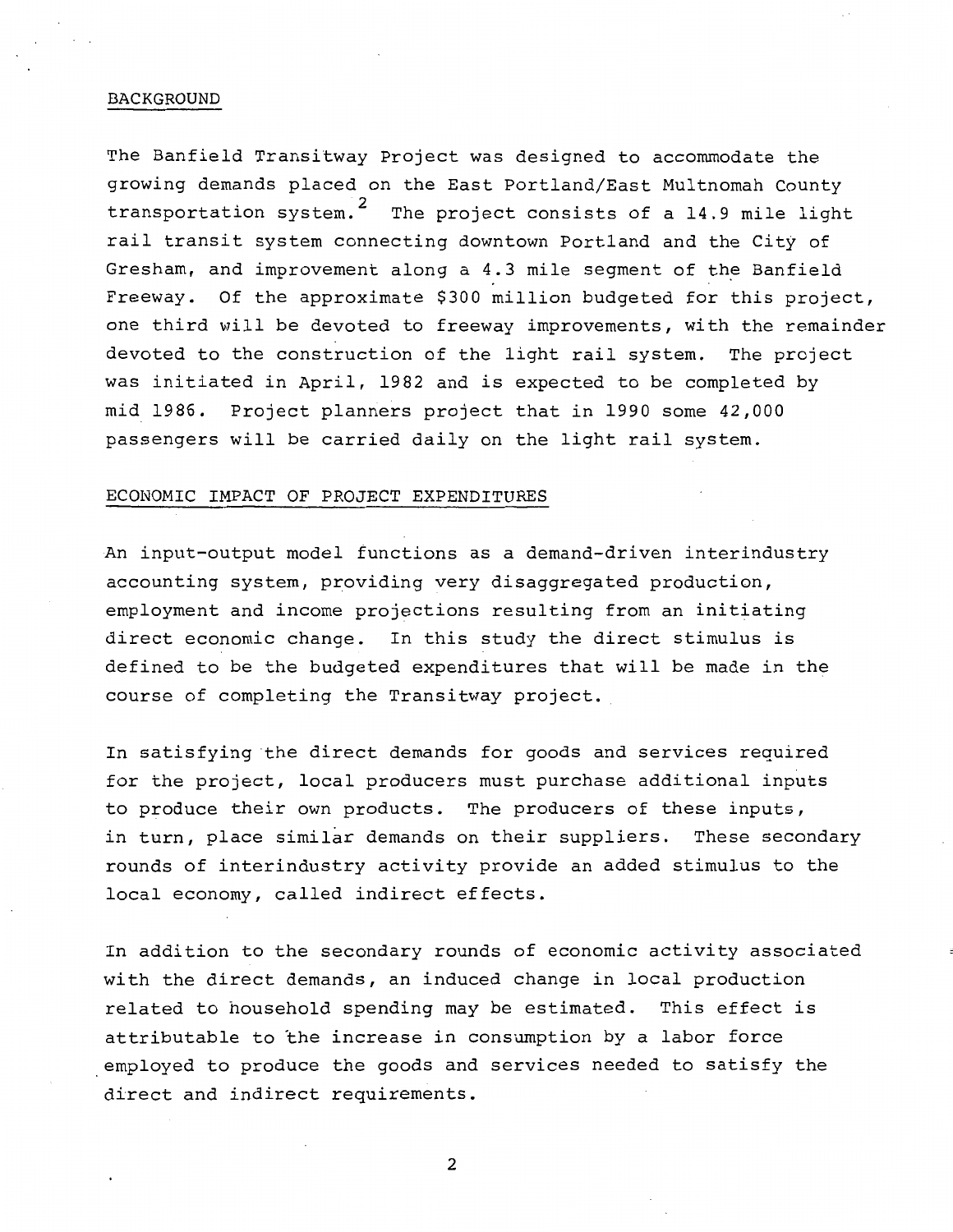The magnitude of the combined direct, indirect and induced effects is highly influenced by the interindustry structure of the local economy in the sense that not all demands are met by local producers. Metropolitan economies are typically characterized by large volumes of imports and exports. To the extent that projectrelated demands are met by imported goods and services, a portion of the economic effect "leaks" out of the area to other regions. Wtih regard to the Transitway project these leakages may take several forms. First, a portion of the direct demands associated with the project will be satisfied by producers in other regions-- LRT vehicles and steel rails, for example. In addition, imports may be required to satisfy some of the indirect economic activity- equipment used in the quarries supplying sand and gravel, for example. Finally, induced output may be reduced by the importation of the goods and services households consume, and by the fact that not everyone in the metropolitan labor force resides in and consumes the products of the four county region. The input-output model accounts for the indirect and induced leakages endogenously. Direct leakages have been dealt with in a manner that will be outlined below.

The approach typically used inassessing the economic effects of direct expenditures in an input-output model is to allocate an expenditure to the appropriate final demand sector. In the case of the Transitway project this would suggest that the \$294 million budgeted expenditures represent a demand for output of the Contract Construction sector in the 24 sector I-0 model. To follow such an approach, however, would raise the possibility of substantial error due to effects of what is known as aggregation bias. That is, the composition of the Contract Construction sector reflects an aggregated average of the interindustry transactions that are associated with a wide range of construction-oriented activities. Industrial, commercial, residential, public works and other types of construction·are contained within this sector. Although the Transitway project is construction-oriented, its composition is hardly representative of the composition of the Contract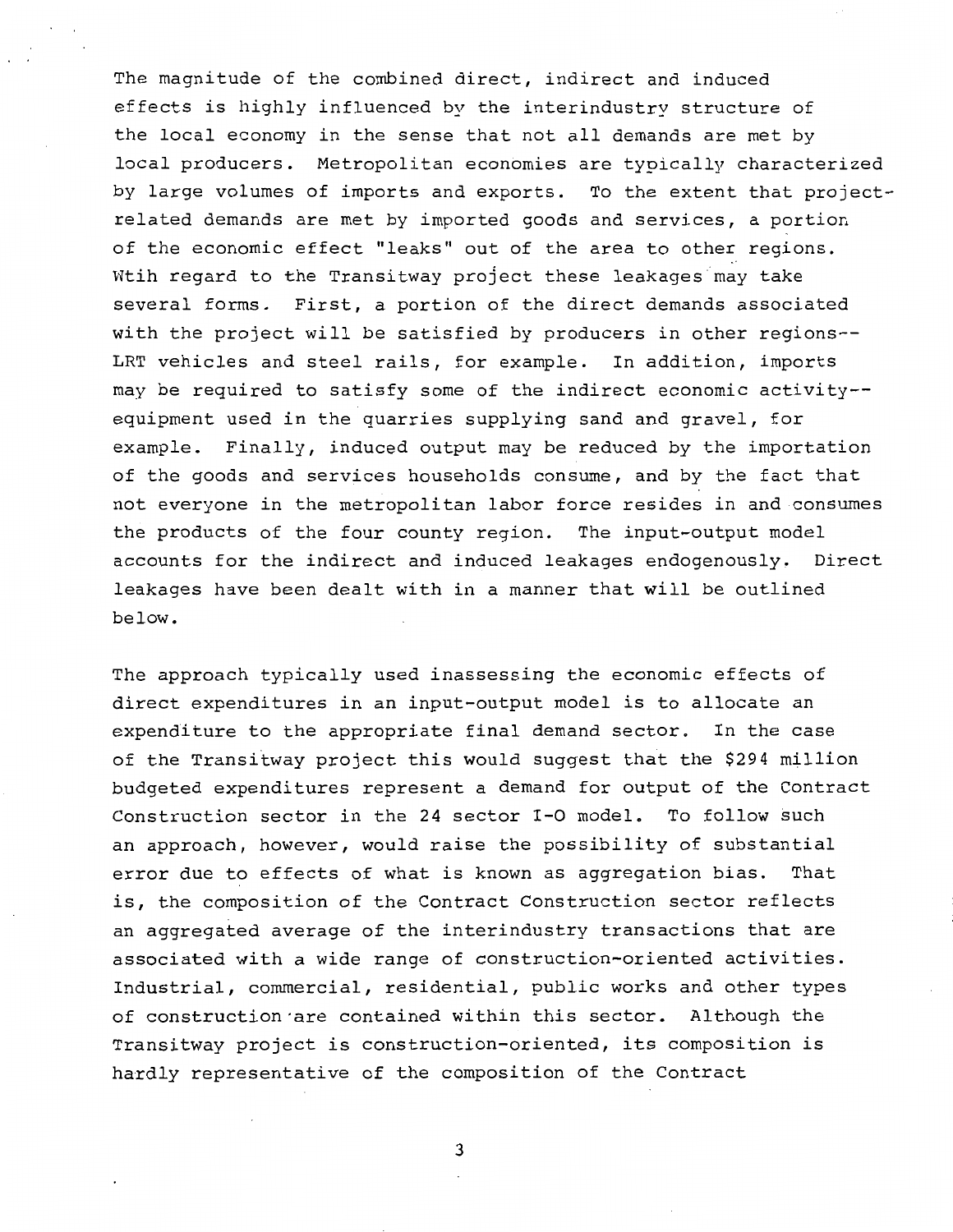Construction sector in the I-0 model. Thus, allocating the project budget to this sector would misspecify the product demands that are unique to the project.

An alternative approach--the one used in this study--breaks down the total budgeted expenditure into itemized purchases of the inputs that are required to complete the project. Using this approach, the project is defined by its purchases of labor, concrete, structural steel, design and consulting services, etc. In this way, the composition of the project is better matched to the composition of the input-output model. It further allows for the identification of expenditures for goods and services known to have been produced outside the region. These expenditures represent direct leakages that would not have been adequately captured under a "single sector" format.

The Banfield LRT Project office provided data consistent with the disaggregated format. This data is contained in Tables 1 and 2. The first column of figures in Table 1 gives the total budgeted expenditures by project category. These expenditures sum to \$294 million. The second column of figures lists those purchases that are known to be satisfied by producers outside the region (i.e., the direct leakages). A total of \$58 million--20 percent of the total project budget--was identified. These expenditures are primarily for LRT vehicles, track and signals, items accounting for 80 percent of the total direct leakage. The third and fourth columns give the expenditures for locally produced materials and services and labor respectively. Local material and service expenditures of \$130 million account for 44 percent of the total project cost, while the \$106 million outlay for labor accounts for 36 percent. Material purchases associated with civil, highway and operation building construction are provided in greater detail in Table 2. Materials required in these three categories account for 70 percent of all the locally supplied materials and services required in the project. As one would expect, these materials are heavily comprised of basic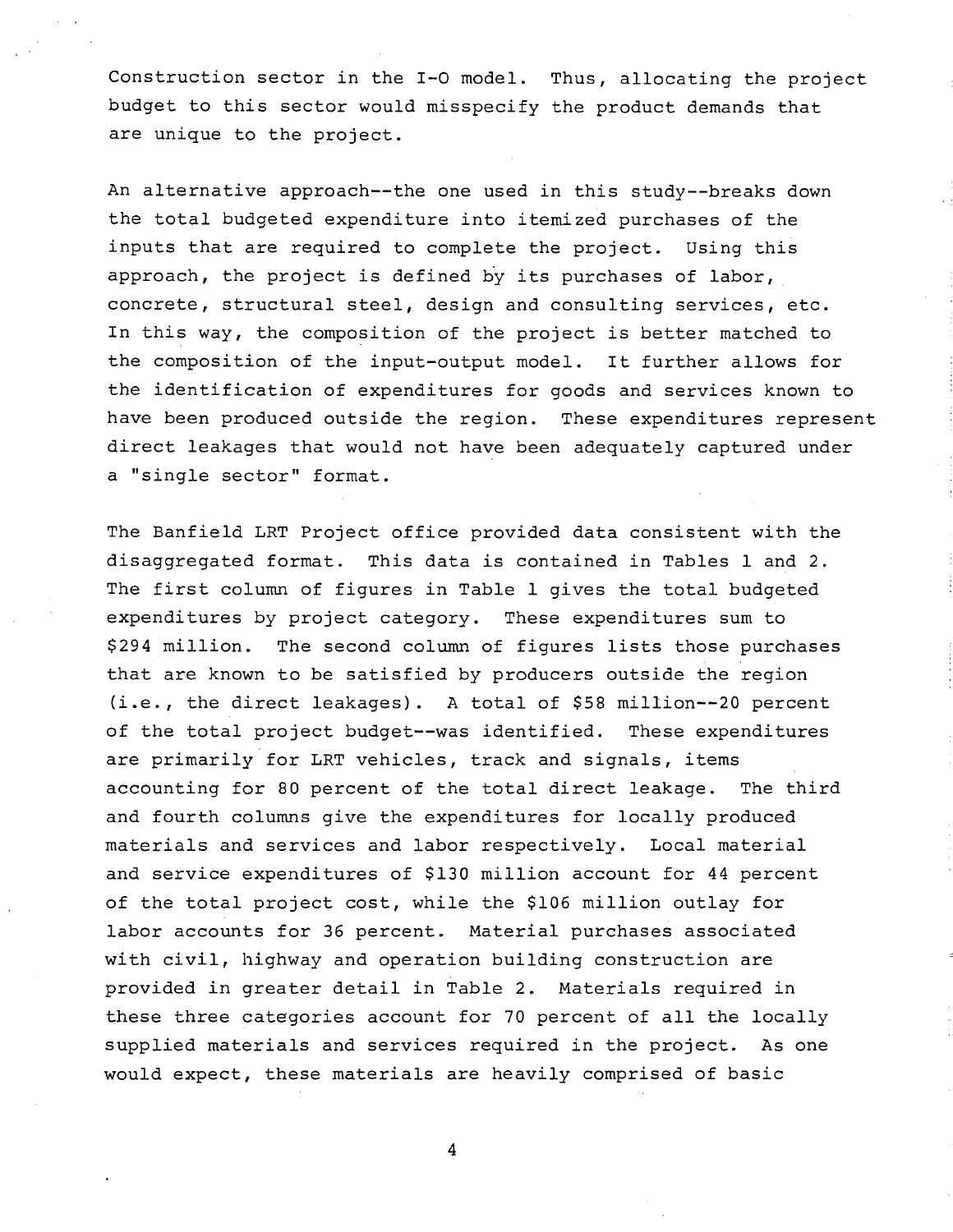## TABLE l

 $\cdots$ 

 $\epsilon$ 

#### BANFIELD TRANSITWAY PROJECT (In Millions)

| CLASSIFICATION<br>DESCRIPTION | <b>BUDGET</b><br><b>AMOUNT</b> | CONTENT<br>DESCRIPTION                                     | OUTSIDE<br>PORTLAND      | INSIDE PORTLAND<br>Mat./Serv. | Labor                    |
|-------------------------------|--------------------------------|------------------------------------------------------------|--------------------------|-------------------------------|--------------------------|
| VEHICLES                      | 30.822                         | Vehicles & Instruments<br>Training & Tech. Support         | 30.322                   |                               | .500                     |
| SUPPORT EQUIPMENT             | 3.238                          | Fare Collection<br>Communication                           | 2.520<br>.270            |                               | .398<br>.050             |
| SERVICES/MAINTENANCE EQUIP.   | 3.250                          | Tools & Equipment Material                                 | 1.900                    | 1.350                         | $\overline{\phantom{0}}$ |
| R.O.W. ACQUISITION            | 15.545                         | Acquisition & Relocation<br>Expenses & Appraisals          |                          | 14.655                        | .890                     |
| ul PROFESSIONAL & LEGAL SVC.  | 17.840                         | Interagency<br>Consultants                                 | 3.600                    | 3.740<br>10.500               |                          |
| WRAP-UP INSURANCE             | 4.429                          | Claims, Bonds, Expenses &<br>Premiums                      |                          | 4.429                         |                          |
| OPERATION BUILDING            | 8.445                          | Construction                                               | .250                     | $4.795^{\text{1}}$            | 2.600                    |
| CIVIL CONSTRUCTION            | 72.000                         | Procurment of Track (15 mi.<br>double $track = 30 miles$ ) | 8.500                    |                               |                          |
|                               |                                | Construction                                               |                          | 25.400 <sup>1</sup>           | 28.600                   |
| HIGHWAY CONSTRUCTION          | 101.192                        | Construction (4 1/2 Miles)                                 | $\overline{\phantom{m}}$ | $60.722^{1}$                  | 30.350                   |
| SYSTEMS MFG/INSTALLATION      | 18.392                         | Design, Fab/Mfg/Procurement<br>Installation<br>Training    | 8.700<br>2.292           | .460                          | 5.100<br>.140            |
| SUPPORT SERVICES              | 15.262                         | LRT Staff<br>Office Equip. & supplies<br>Force Account     |                          | 2.000                         | 12.362<br>.900           |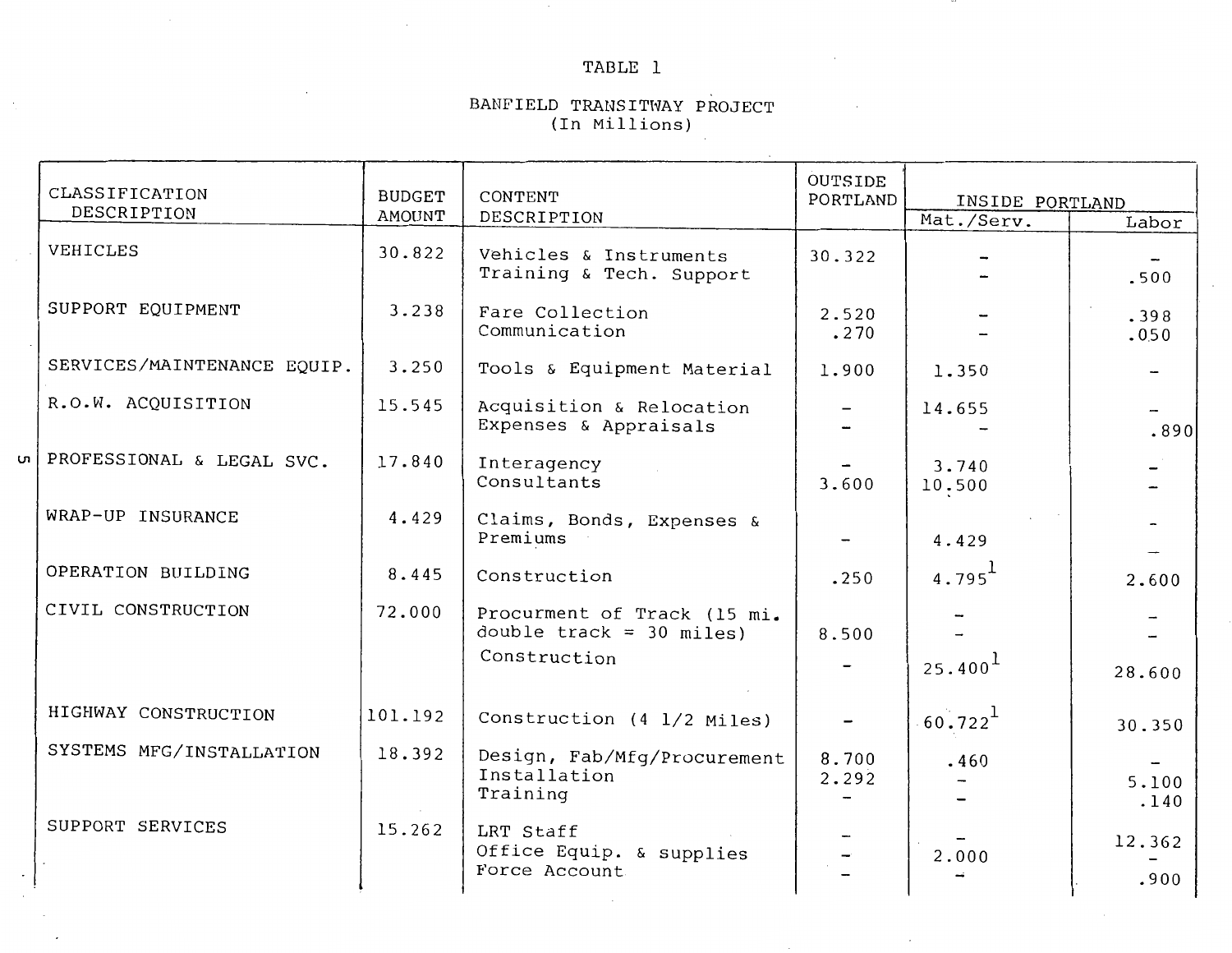## TABLE 1 (Continued)

| CLASSIFICATION                                  | <b>BUDGET</b> | CONTENT                   | OUTSIDE<br>PORTLAND | INSIDE PORTLAND |         |
|-------------------------------------------------|---------------|---------------------------|---------------------|-----------------|---------|
| DESCRIPTION                                     | AMOUNT        | DESCRIPTION               |                     | Mat./Serv.      | Labor   |
| PLANNING STUDIES                                | .878          | Metro Services            |                     |                 | .878    |
| Contingency                                     | Omitted       | Undetermined              |                     |                 |         |
| RESERVE FUNDS                                   | Omitted       | Undetermined Construction |                     |                 |         |
| LOCAL FUNDS                                     | 3,000         | Construction (Sewer)      |                     | 1.500           | 1.125   |
| FRINGE BENEFITS<br>(LOCAL<br>DIRECT LABOR)      | NA            |                           | <b>NA</b>           | NA              | 22.495  |
| TOTAL INDENTIFIED<br><b>EXPENDITURES</b><br>ן ע | 294.293       | $\overline{ }$            | 58.354              | 129.551         | 106.388 |

Source: Data obtained from cost information provided by project contracts.

 $1_A$  more detailed description of these material outlays is given in Table 2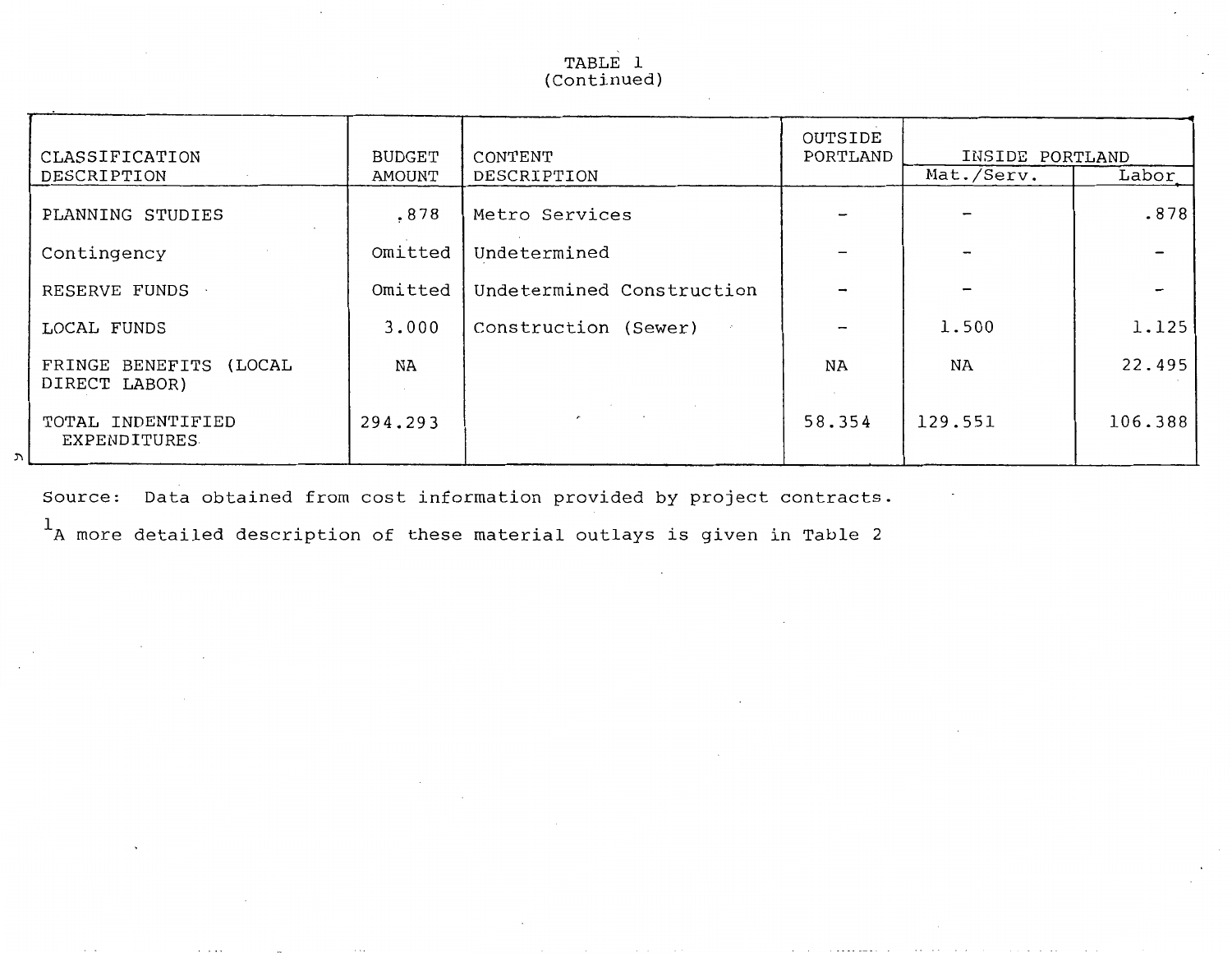## SELECTED BANFIELD TRANSITWAY PROJECT MATERIAL EXPENDITURES

|           |                     | Operation<br>Building | Civil<br>Construction | Highway<br>Construction | Total      |
|-----------|---------------------|-----------------------|-----------------------|-------------------------|------------|
| $\bullet$ | Textile Products    | 20,000                | 1,000,000             | 700,000                 | 1,720,000  |
| $\bullet$ | Wood Products       | 361,000               |                       |                         | 361,000    |
| $\bullet$ | Chemical Products   | 22,000                | 5,000,000             | 4,300,000               | 9,322,000  |
| $\bullet$ | Stone, Clay, Glass  | 1,358,000             | 12,000,000            | 25,000,000              | 38,358,000 |
| $\bullet$ | Struct. Steel       | 2,403,000             | 2,400,000             | 25,700,000              | 30,503,000 |
| $\bullet$ | Electrical Products | 631,000               | 5,000,000             | 5,000,000               | 10,631,000 |
|           | Totals              | 4,795,000             | 25,400,000            | 60,700,000              | 90,895,000 |

Sources: PLTK Associates, "Capital Cost Estimates/Operations and Maintenance Costs," Technical Memorandum 10, Banfield Light Rail Project. July, 1980, and cost information provided by project contracts.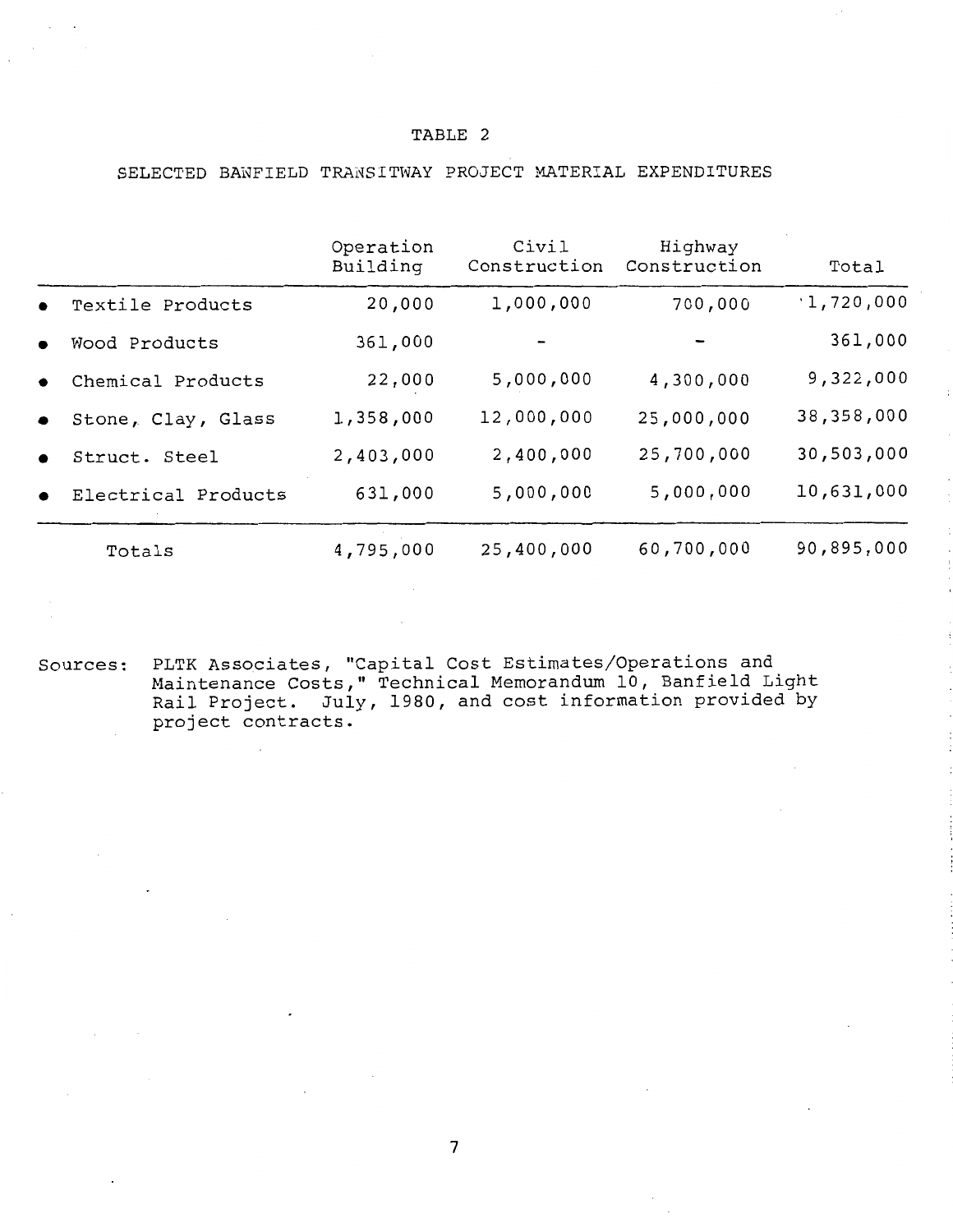products used for construction, with concrete, aggregate, structural steel and related products representing 75 percent of the locally supplied materials.

To determine the effects of the local expenditures on the metropolitan economy the data in Tables 1 and 2 were allocated to their originating sectors in the input-output model. Table 3 provides the resulting expenditures across the model's 24 sectors. In the first column the payment for local labor of \$106 million was distributed among the 24 sectors using the model's endogenous household consumption function. Note that only a portion of this total amount is actually converted into the direct consumption of goods and services by households. Fringe benefits and federal, state and local taxes are deducted from the gross outlays for labor, leaving \$62 million for direct consumption. In the second column the full amount attributable to local material and service purchases--\$130 million- is allocated across the 24 sectors. The third column gives the combined total purchases--\$192 million consumed directly by the construction labor force and the project itself in locally provided goods and services. The combined demands are largely concentrated in five sectors, with Stone, Clay and Glass, Primary and Fabricated Metals, Wholesale and Retail Trade,  $^3$  Finance, Insurance and Real Estate and Services accounting for 77 percent of the total direct demand.

The direct, indirect and induced production generated by labor force and project-related material and service expenditures is given in Table 4. The format used in Table 3 is employed here as well. Total regional production associated with the project is estimated to be \$385 million. As with the direct demands this total is largely concentrated in a handful of sectors, with those noted previously and Transportation, Communications, and Utilities accounting for 74 percent of the total local output. Associated with this level of production are wage and salary payments to persons employed to satisfy the direct and subsequent indirect and induced demands equaling **\$111** million. When combined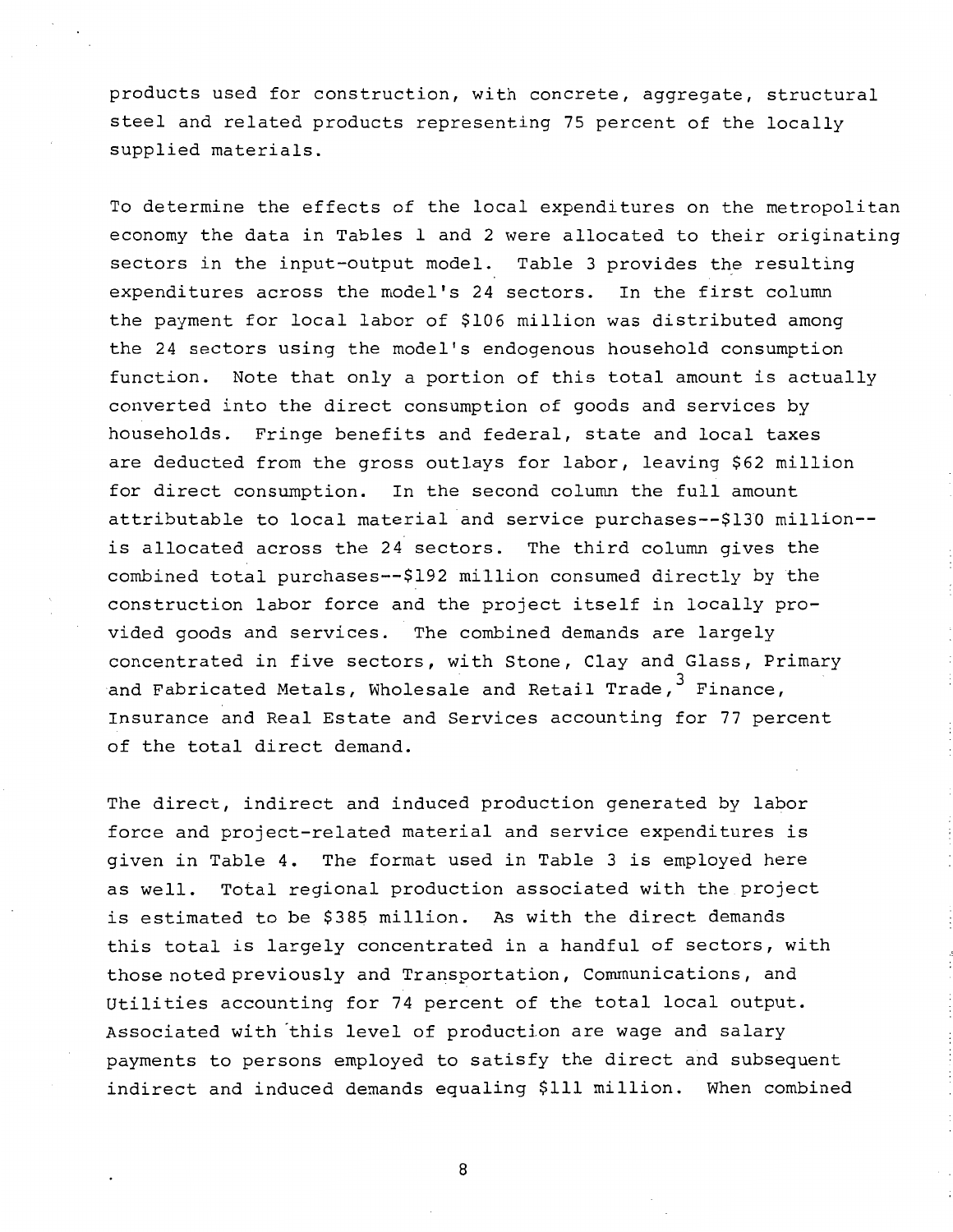## TABLE 3 DIRECT LOCAL EXPENDITURES ASSOCIATED WITH THE BANFIELD TRANSITWAY PROJECT

|                                  | Labor       | Materials<br>& Services | Total Final<br>Demand |
|----------------------------------|-------------|-------------------------|-----------------------|
| Agr. For., Fish                  | 545,304     | 0                       | 545,304               |
| Mining                           | 0           | 0                       | 0                     |
| Con. Contr.                      | 0           | 0                       | 0                     |
| Food & Kindred                   | 4,714,787   | 0                       | 4,714,787             |
| Text. & App.                     | 847,319     | 1,720,000               | 2,567,319             |
| Wood Product                     | 520,137     | 361,000                 | 881,137               |
| Pulp & Paper                     | 511,747     | 1,193,000               | 1,704,747             |
| Chemical Product                 | 897,655     | 9,322,000               | 10,219,655            |
| Rubber & Leather                 | 109,061     | 0                       | 109,061               |
| Stone, Clay, Glass               | 50,336      | 39,858,000              | 39,908,336            |
| Prim. & Fab. Met.                | 151,007     | 30,773,000              | 30,924,007            |
| Machinery                        | 58,725      | 1,467,000               | 1,525,725             |
| Electrical Equip. & instr.       | 511,747     | 11,091,000              | 11,602,747            |
| Trans. Equipment                 | 1,174,502   | 0                       | 1,174,502             |
| Misc. Mfg.                       | 243,290     | 0                       | 243,290               |
| TCU                              | 3,548,674   | $\mathbf{0}$            | 3,548,674             |
| Electrical Services              | 1,333,899   | 0                       | 1,333,899             |
| Wholesale/Retail Trade           | 14,068,856  | 420,000                 | 14,488,856            |
| FIRE                             | 15,260,137  | 19,084,000              | 34, 344, 137          |
| Services                         | 16,392,692  | 10,500,000              | 26,892,692            |
| Gvt. Enterprises                 | 899,266     | 3,740,000               | 4,639,266             |
| Eletrical Utilities              |             |                         |                       |
| Federal                          | 58,725      | 0                       | 58,725                |
| State & Local                    | 192,954     | 0                       | 192,954               |
| Scrap                            | 167,786     | 0                       | 167,786               |
| Total Direct Disposable          | 62,258,606  | 129,529,000             | 191,787,606           |
| Total Direct                     | 83,893,000  | 129,529,000             | 213,422,000           |
| Gross Local Outlays <sup>1</sup> | 106,388,000 | 129,529,000             | 235,917,000           |

 $1$ The gross local outlay of \$106,388,000 in column one is the total budgeted local personnel cost. Eliminating fringe benefit costs of \$22,495,000 gives direct labor income of \$83,893,000. Of that total federal, state and local ~axes account for an additional \$21,634,394 leaving \$62,258,606 as the amount directly expended in the area economy.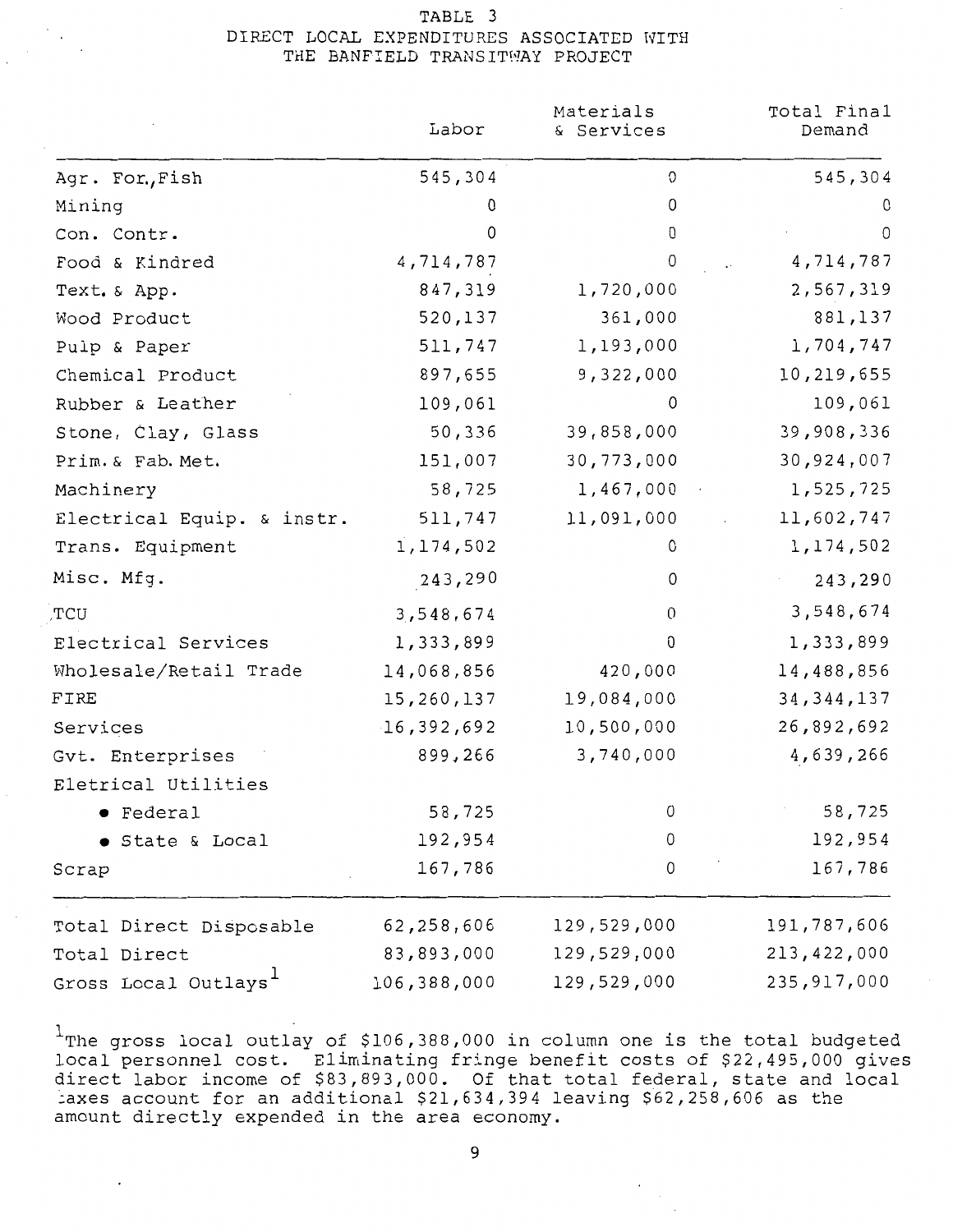## DIRECT, INDIRECT AND INDUCED EFFECTS OF BANFIELD TRANSITWAY PROJECT PURCHASES ON THE PORTLAND SMSA ECONOMY

|                        | Labor       | Materials<br>& Services | Combined<br>Totals |
|------------------------|-------------|-------------------------|--------------------|
| Agr. For, Fish         | 2,031,639   | 1,662,837               | 3,694,476          |
| Mining                 | 20,155      | 1,177,277               | 1,197,432          |
| Con. Constr.           | 2,366,601   | 4,602,377               | 6,968,977          |
| Food & Kindred         | 8,009,074   | 4,585,081               | 12,594,966         |
| Text. & App.           | 1,423,074   | 3,011,101               | 4,434,175          |
| Wood Product           | 1,633,199   | 2,962,936               | 4,596,135          |
| Pulp & Paper           | 2,776,873   | 6,079,556               | 8,856,429          |
| Chemical Product       | 2,418,406   | 15,237,684              | 17,656,090         |
| Rubber & Leather       | 374,520     | 806,852                 | 1,181,372          |
| Stone, Clay, Glass     | 414,120     | 46,054,960              | 46,469,080         |
| Prim. & Fab. Met.      | 1,597,394   | 39,804,473              | 41,401,867         |
| Machinery              | 362,752     | 3,004,311               | 3,367,063          |
| Elect. Equip. & Instr. | 1,218,850   | 13,577,000              | 14,795,850         |
| Trans. Equipment       | 2,081,604   | 1,459,883               | 3,541,488          |
| Misc. Mfg.             | 398,700     | 367,097                 | 765,797            |
| TCU                    | 8,993,323   | 15,441,172              | 24,434,495         |
| Electrical Services    | 2,981,641   | 4,355,915               | 7,337,556          |
| Wholesale/Retail Trade | 21,504,674  | 17,450,228              | 38,954,902         |
| FIRE                   | 27,571,731  | 41,837,505              | 69,409,236         |
| Services               | 28,695,457  | 34,896,868              | 63,592,325         |
| Gvt. Enterprises       | 1,842,955   | 5,556,775               | 7,399,730          |
| Electrical Utilities   |             |                         |                    |
| • Federal              | 123,474     | 171,362                 | 294,836            |
| State & Local          | 391,357     | 512,228                 | 903,585            |
| Scrap                  | 291,862     | 1,243,160               | 1,535,022          |
| Totals $^1$            | 119,524,244 | 265,858,641             | 385, 382, 885      |

 $^{\rm 1}$ Estimates of reginal production include wage and salary payments to employees residing within the Portland SMSA as follows:

- Labor-related: \$35,412,703
- Material & Services-related: \$75,630,365
- Combined Total: \$111,043,068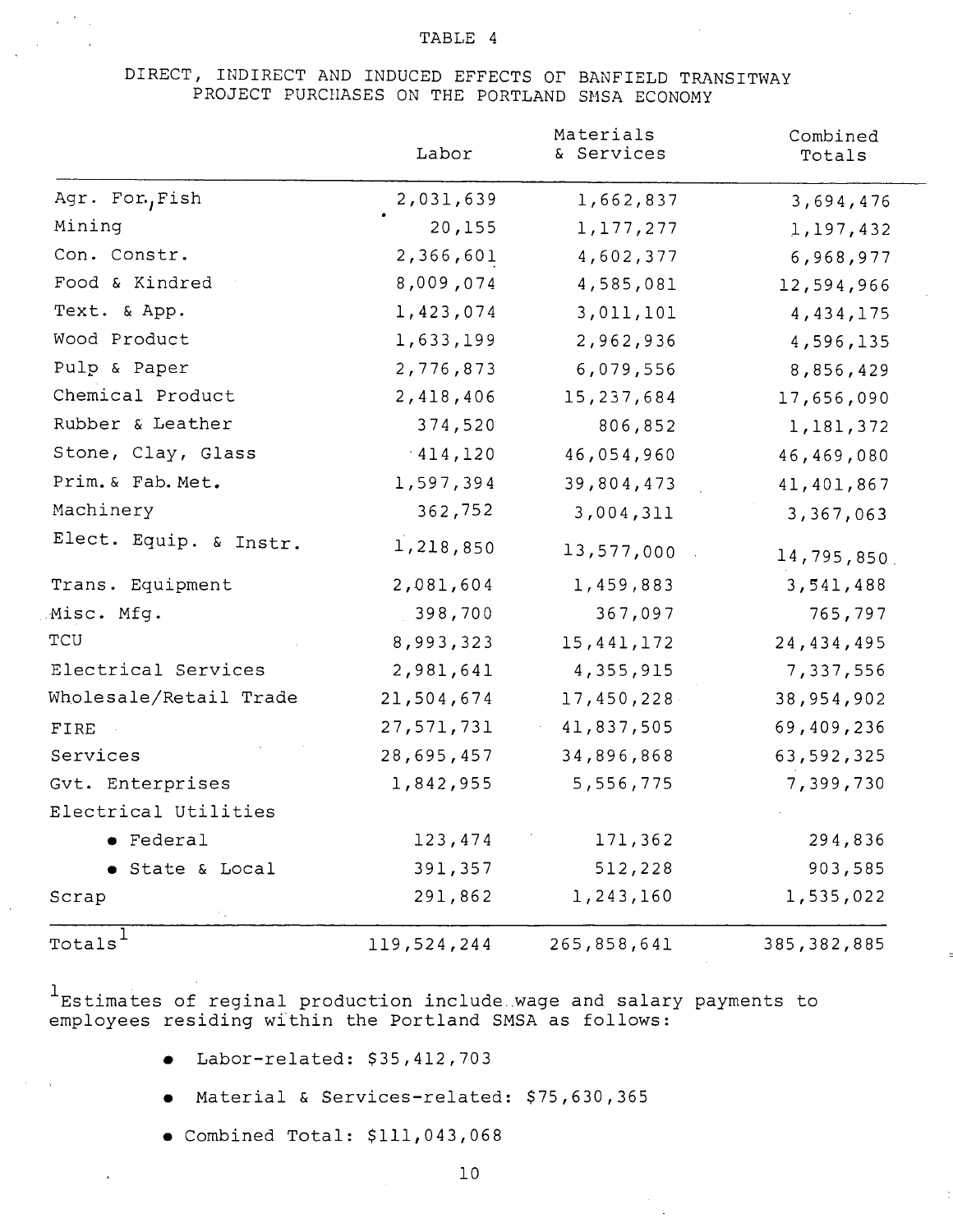with the \$84 million paid directly to the project labor force an estimate of \$195 million in wage and salary income is given.

In Table 5 the indirect and induced employment generated in each sector is provided. Of the total of 8,233 person-years estimated the six sectors noted above account for 79 percent, a slightly larger proportion due to the lower productivity of the Wholesale/ Retail Trade and Services sectors. When combined with the direct employment of 2,373 person-years $^4$  a total of 10,605 was determined.

A breakdown of the generated indirect and induced employment by occupation is given in Table 6. Larger than normal concentrations are found among Craft and Kindred workers and Operatives, which is not suprising given the composition of Products utilized directly in the project. Professional/Technical and Clerical show lower than normal concentrations, owing to the relative dependence on manufactured products over services.

Production, income and employment multipliers associated with the project are given in Table 7. A multiplier is typically defined as follows:

# $\texttt{Multiplier} = \frac{\texttt{Direct, Indirect and Induced Change}}{\texttt{Direct Change}}$

With respect to the regional product multiplier the direct change may be defined in a number of ways. As indicated in Table 7 each definition will result in a different product multiplier. The first multiplier (1.3) defines direct change as the total expenditures budgeted for the project (294 million). The interpretation of this multiplier is as follows: for every dollar budgeted for the transitway project regional production will expand by 1.3 dollars. The definition of direct change for the subsequent product multipliers is:

• "Gross Local Outlays" - Direct change equals the total expenditures attributable to local sources (\$236 million).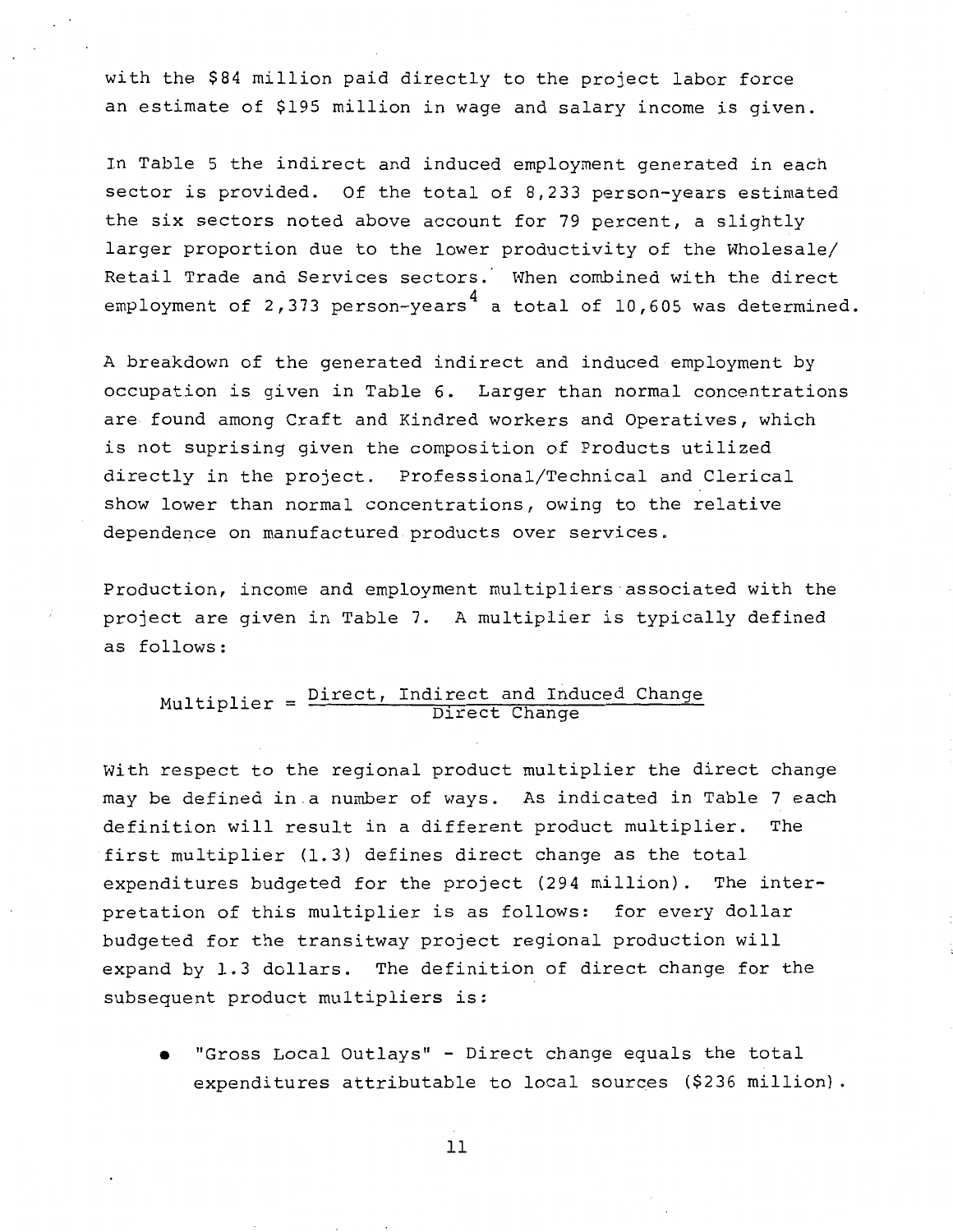$\mathcal{F}_{\mathcal{A}}$ 

### INDIRECT AND INDUCED EMPLOYMENT, BY SECTOR, ASSOCIATED WITH BANFIELD TRANSITWAY PROJECT EXPENDITURES (in person-years)

|                                    | Labor   | Materials<br>& Services | Combined<br>Total |
|------------------------------------|---------|-------------------------|-------------------|
| Agr. For., Fish                    | 37.69   | 30.85                   | 68.54             |
| Mining                             | .46     | 25.88                   | 27.34             |
| Con. Constr.                       | 43.34   | 84.29                   | 127.64            |
| Food & Kindred                     | 70.63   | 40.43                   | 111.07            |
| Text. & App.                       | 42.10   | 89.09                   | 131.19            |
| Wood Product                       | 23.98   | 43.51                   | 67.49             |
| Pulp & Paper                       | 41.14   | 90.07                   | 131.21            |
| Chemical Product                   | 16.63   | 104.80                  | 121.43            |
| Rubber & Leather                   | 9.51    | 20.48                   | 29.98             |
| Stone, Clay, Glass                 | 7.57    | 841.96                  | 849.53            |
| Prim. & Fab. Met.                  | 23.02   | 573.55                  | 596.57            |
| Machinery                          | 7.48    | 61.94                   | 69.42             |
| Electrical Equip. & Instr.         | 31.41   | 349.92                  | 381.33            |
| Trans. Equipment                   | 27.90   | 19.57                   | 47.47             |
| Misc. Mfg.                         | 10.58   | 9.74                    | 20.31             |
| TCU                                | 168.73  | 289.70                  | 458.43            |
| Electrical Services                | 22.55   | 32.95                   | 55.50             |
| Wholesale/Retail Trade             | 716.82  | 581.67                  | 1298.50           |
| FIRE                               | 294.26  | 446.50                  | 740.76            |
| Services                           | 1161.76 | 1414.83                 | 2574.59           |
| Govt. Enterprises                  | 78.42   | 236.46                  | 314.88            |
| Electrical Utilities               |         |                         |                   |
| Federal                            | 1.17    | 1.63                    | 2.80              |
| <b>State &amp; LOcal</b>           | 2.85    | 3.73                    | 6.58              |
| Scrap                              | 0       | 0                       | 0                 |
| Total                              | 2840.02 | 5392.55                 | 8232.57           |
| Total Direct (On-Site)             |         |                         | 2372.54           |
| Total Direct, Indirect and Induced |         |                         | 10,605.11         |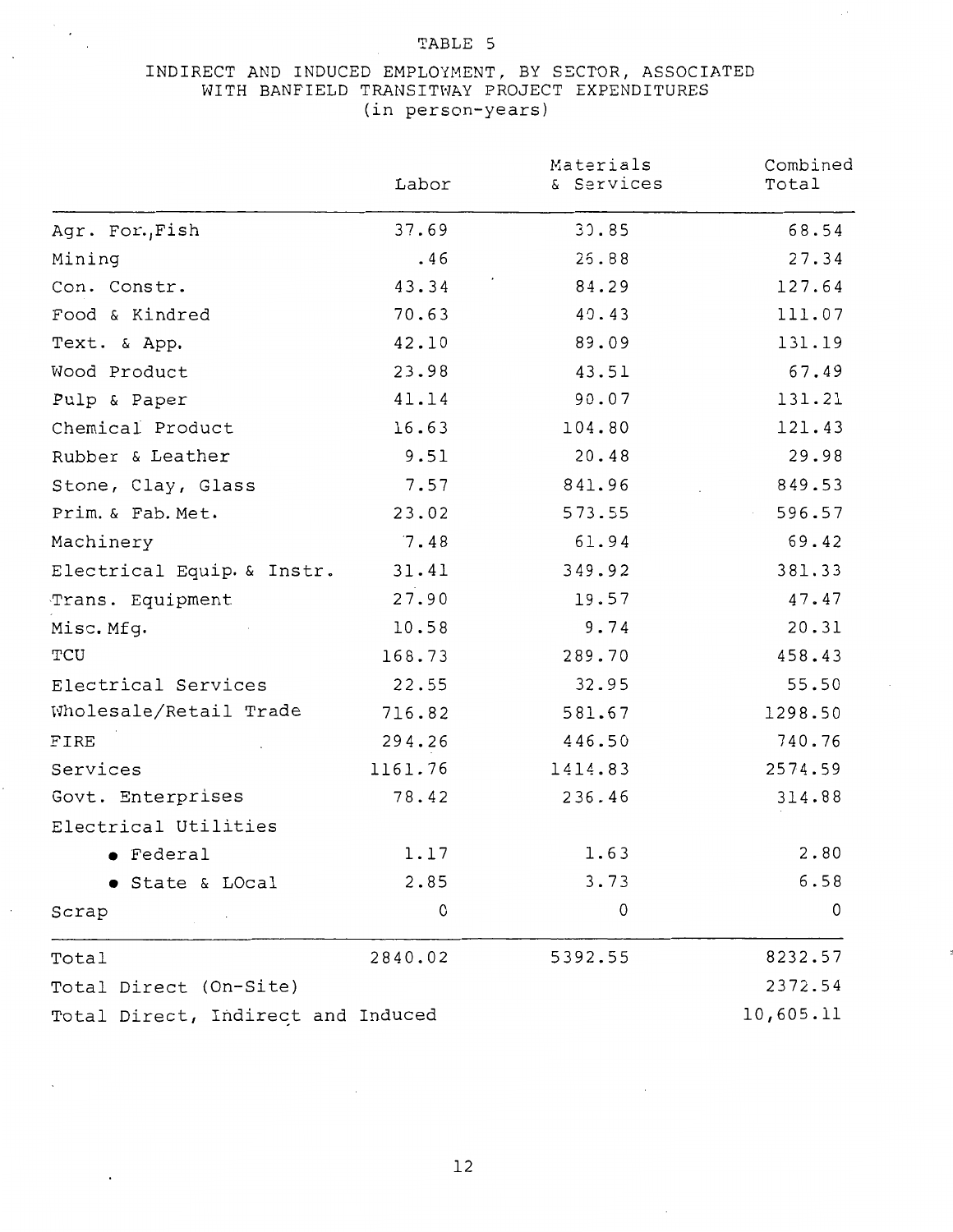### OCCUPATIONAL DISTRIBUTION OF INDIRECT AND INDUCED EMPLOYMENT EFFECTS

| Occupational Category  | Labor<br>Related | Material<br>Service Related | Combined<br>Total |
|------------------------|------------------|-----------------------------|-------------------|
| Professional/Technical | 502.60           | 813.41                      | 1316.01           |
| Mangers/Proprietors    | 328.11           | 517.00                      | 845.11            |
| Sales Workers          | 226.39           | 275.55                      | 501.94            |
| Clerical Workers       | 577.21           | 962.45                      | 1539.66           |
| Crafts & Kindred       | 259.81           | 735.66                      | 995.47            |
| Operatives             | 315.25           | 1180.04                     | 1495.29           |
| Service Workers        | 482.39           | 609.18                      | 1091.57           |
| Laborers               | 118.01           | 274.48                      | 392.49            |
| Farmers/Farm Workers   | 30.26            | 24.77                       | 55.03             |
| Totals                 | 2840.02          | 5392.55                     | 8232.57           |

 $\ddot{\phantom{0}}$ 

 $\overline{\phantom{a}}$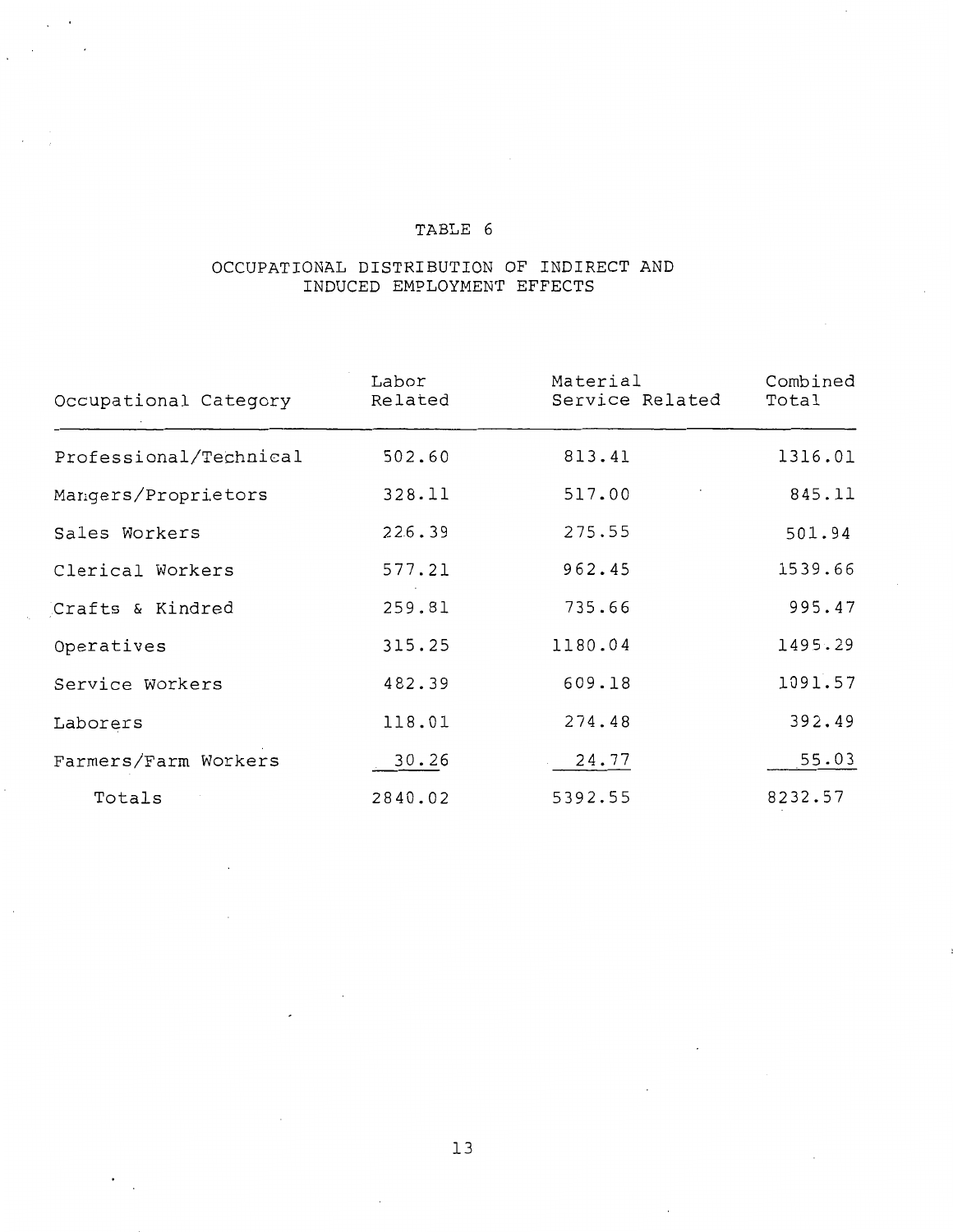## MULTIPLIERS ASSOCIATED WITH THE BANFIELD TRANSITWAY PROJECT

Regional Production:

Based on :

|              | • Total Budgeted Expenditures        | 1.310 |
|--------------|--------------------------------------|-------|
|              | • Gross Local Outlays                | 1.634 |
|              | · Direct Local Outlays               | 1.806 |
|              | . Direct Local Disposable<br>Outlays | 2.009 |
| ٠<br>Income; |                                      | 2.249 |

Regional Income;

4.470

Regional Employment: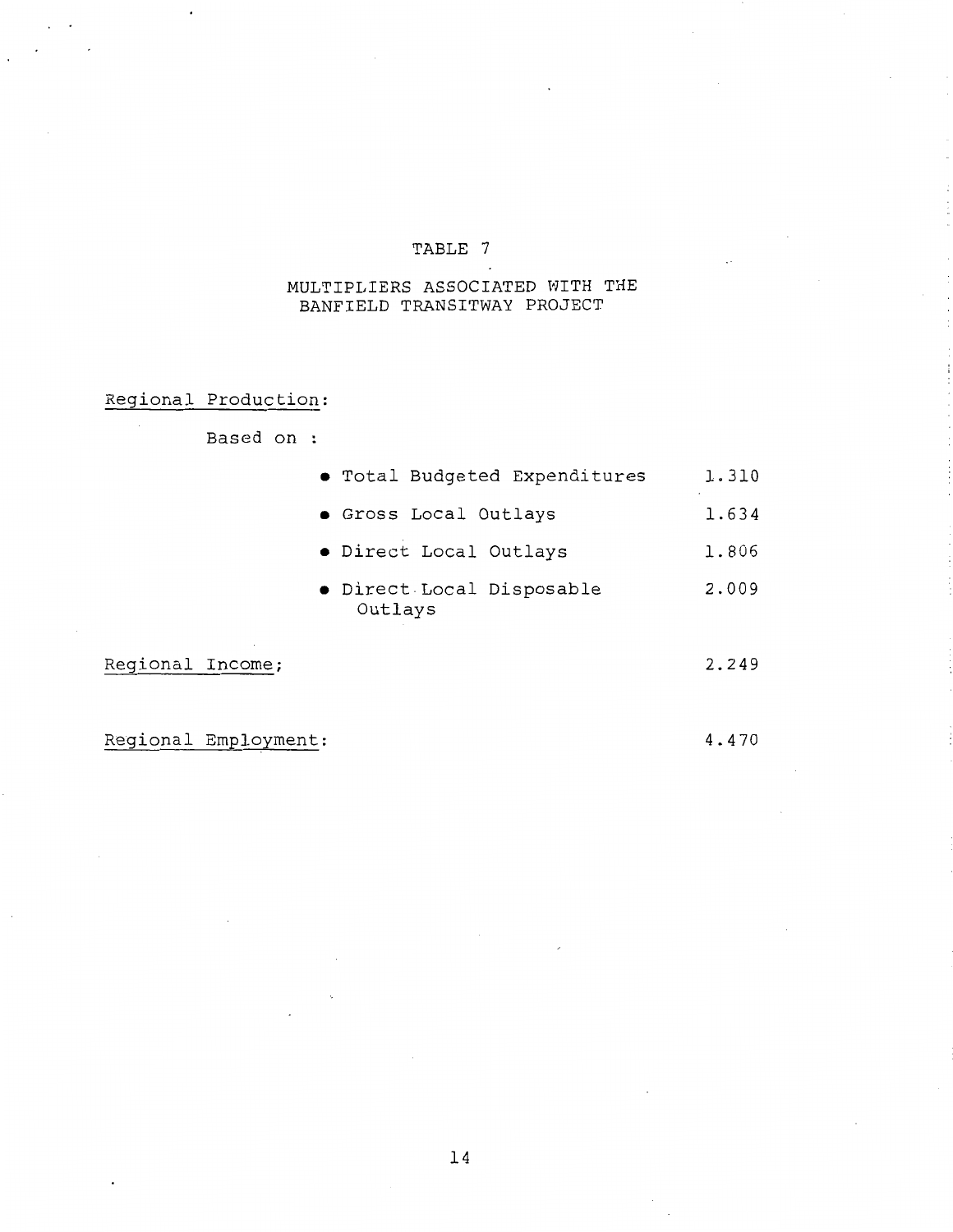- "Direct Local Outlays'' Direct change equals the wages and salaries paid to the project work force plus local material and service purchases (\$213 million).
- "Direct Local Disposable Outlays'' Direct change equals the value of goods and services directly consumed by the project labor force plus local material and service purchases (\$192 million) .

In comparative terms, the multipliers associated with regional production, employment and income are quite large. This is attributable to a number of factors. Product multipliers associated with construction are typically higher because the affected industries are more localized (e.g., concrete, lumber, sand and gravel) and more labor-intensive. This is especially so in the Portland Metropolitan Area as compared with other areas.<sup>5</sup> The employment multiplier is quite high for two reasons. Persons directly employed in the project are very well paid in comparison with indirect and induced employees. Also, the direct leakage of material and service expenditures was relatively small, resulting ultimately in greater levels of regional production and thus greater levels of associated indirect and induced employment. The relatively high income multiplier is attributable to the composition of the material purchases, showing a large dependence on labor-intensive products (Stone, Clay and Glass) and on products with a relatively higher value added component (e.g. Chemical Products, Primary and Fabricated Metals).

## MODEL DOCUMENTATION

The model employed in the analysis is a 24 sector input-output system covering the four county Portland SMSA. The interindustry transactions component is based on the IMPLAN model developed by the U.S. Forest Service.<sup>6</sup> The IMPLAN system is derived from the 1977 national input-output model developed by the U.S. Department of Commerce.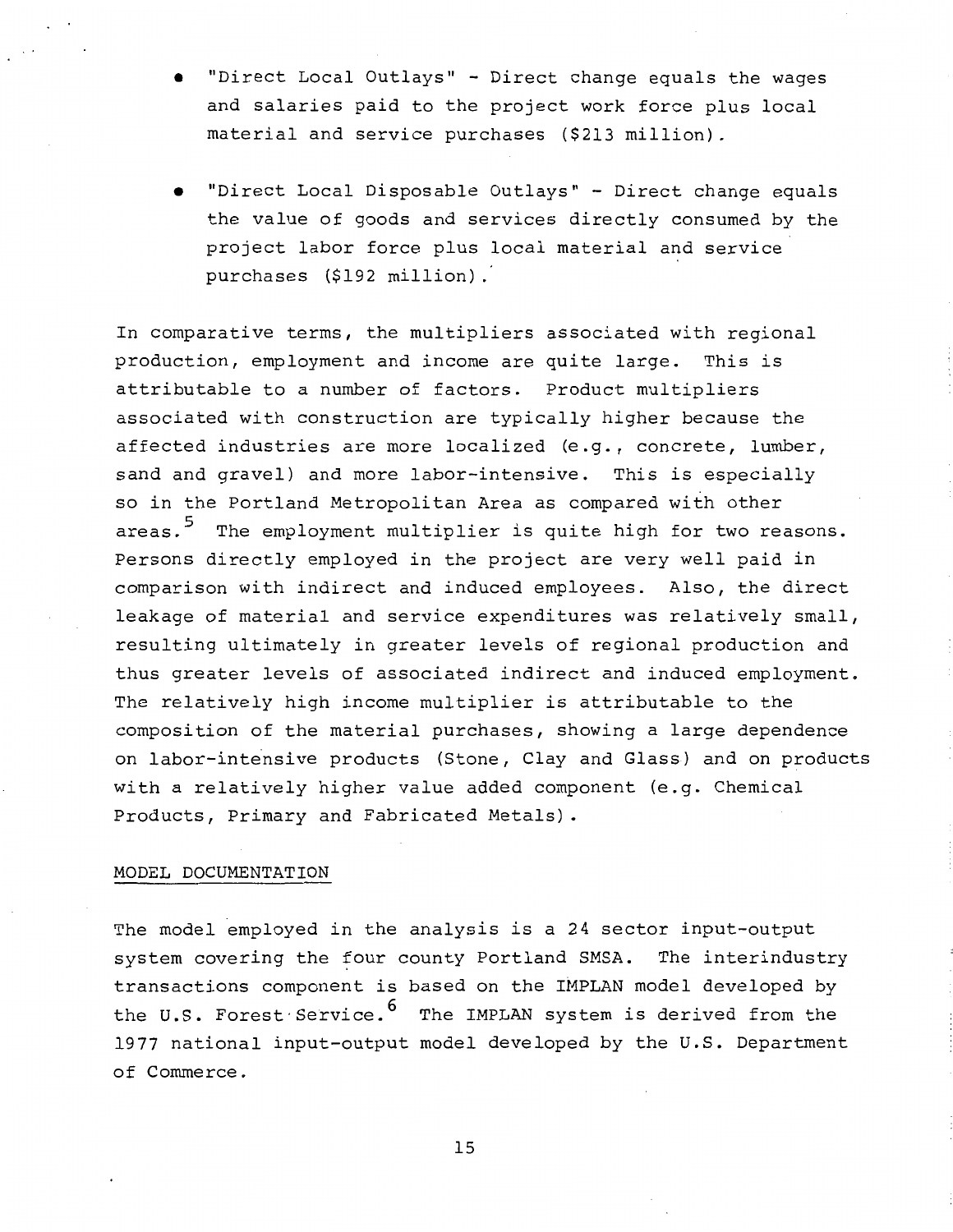An endogenous household sector was constructed using established closure practices, with data provided by the 1980 Census and other U.S. Department of Commerce publications. The occupational component of the model was derived form industry-occupational data contained in Bureau of Labor Statistics publications.

#### ACKNOWLEDGEMENT

The analysis was performed by James G. Strathman, Assistant Professor in PSU's School of Urban and Public Affairs and Research Associate in the Center for Urban Studies. J.M. Speed, from the Banfield LRT Project office, contributed a substantial effort in determining the breakdown of project expenditures which were used here. G.B. Arrington, Tri-Met Senior Transportation Planner, provided a number of helpful suggestions. Their efforts are greatly appreciated.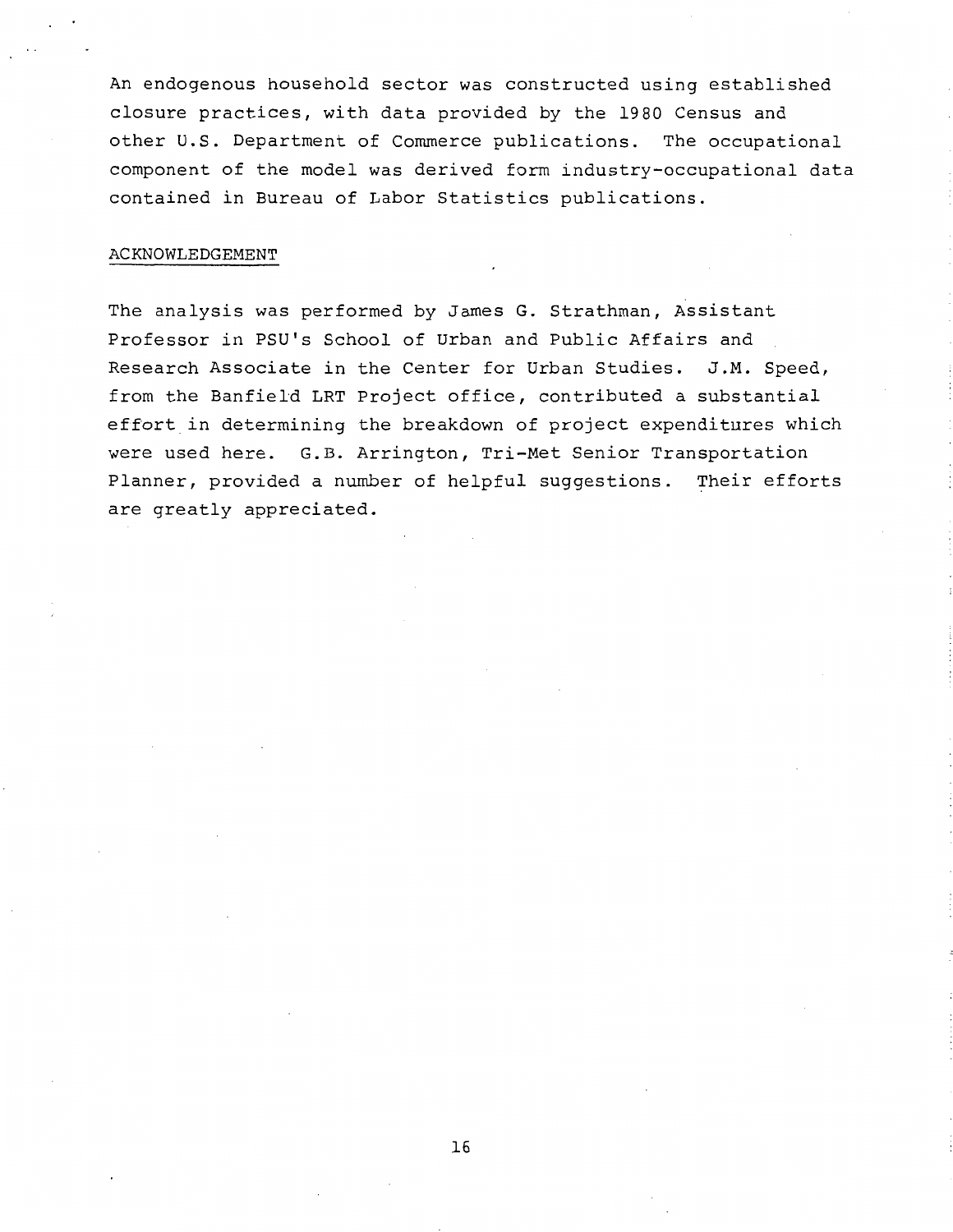#### FOOTNOTES

1. For examples of the application of input-output analysis to impact assessment see:

> Isard, *W.* and R. Kuenne, "The Impact of Steel Upon the Greater New York-Philadelphia Industrial Region," The Review of Economics and Statistics, Vol. 35 (1953), pp. 2 89-301.

Isard, W., T. Reiner, R. Van Zele, J. Strathman, Regional Economic Impacts of Nuclear Power Plants, University of Pennsylvania, Energy Policy ProJect, prepared for Brookhaven National Laboratory, Report No. BNL50562, August, 1976.

Miller, R.E., "The Impact of the Aluminum Industry on the Pacific Northwest: A Regional Input-Output Analysis," The Review of Economics and Statistics, Vol. 39 (1957) pp. 200-209.

Stieker, G. and J. Strathman, "Regional Economic Impact From Construction of a Nuclear Electric Generating Plant," Regional Science Research Institute, RSRI Discussion Paper No. 91, December, 1976.

2. A full description of this project can be found in:

Banfield Transitway Project: Light Rail Transit Line and Banfield Freeway Improvements, Final Environmental Impact Statement. U.S. DOT, Federal Highway Administration and Urban Mass Transportation Administration, August, 1980.

- 3. The expenditures described in this study are defined in terms of producer prices. Within the input-output system this means that the value of demand by sector represents only that portion of the final sales price received by each sector. Following this convention, the figures for the wholesale/retail trade sector do not represent the value of sales. Rather, the levels of activity measured in this sector represent trade margins equal to the value of sales minus the cost of the items purchased for resale The cost of the item to this sector is then allocated to the original producer. This procedure has no effect on the value of the total economic activity.
- 4. This figure was determined using an average wage rate of \$17.00/hr. and a 2,080 hour work year.